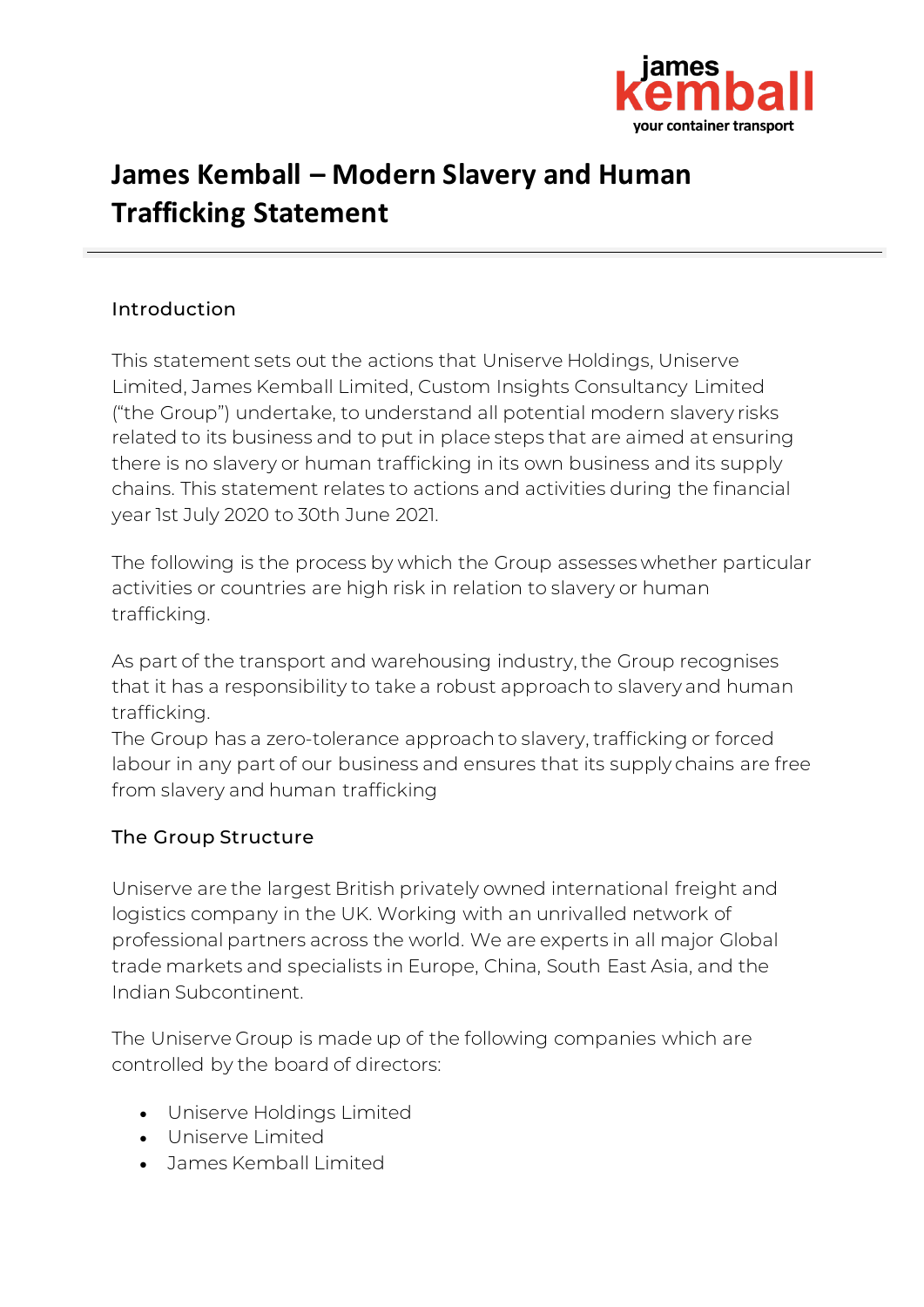

- Custom Insights Consultancy Limited
- Supply Chain Academy
- Seafast Limited
- Express Global Distribution Centre
- City Global Administration

## Definitions

The Group considers that modern slavery encompasses:

- human trafficking
- forced work, through mental or physical threat
- being owned or controlled by an employer through mental or physical abuse of the threat of abuse
- being dehumanised, treated as a commodity or being bought or sold as property
- being physically constrained or to have restriction placed on freedom of movement.

### Commitment

The Group acknowledges its responsibilities in relation to tackling modern slavery and commits to complying with the provisions in the Modern Slavery Act 2015. The Group understands that this requires an ongoing review of both its internal practices in relation to its labour force and, additionally, its supply chains.

The Group does not enter into business with any other organisation, in the United Kingdom or abroad, which knowingly supports or is found to involve itself in slavery, servitude and forced or compulsory labour.

No labour provided to the Group in the pursuance of the provision of its own services is obtained by means of slavery or human trafficking. The Group strictly adheres to the minimum standards required in relation to its responsibilities under relevant employment legislation in United Kingdom, Ireland, Europe, Asia and China and in many cases exceeds those minimums in relation to its employees.

## Supply chains

The Group currently operates in the following countries United Kingdom, Ireland, Europe, Asia and China. Employees at these locations may fall into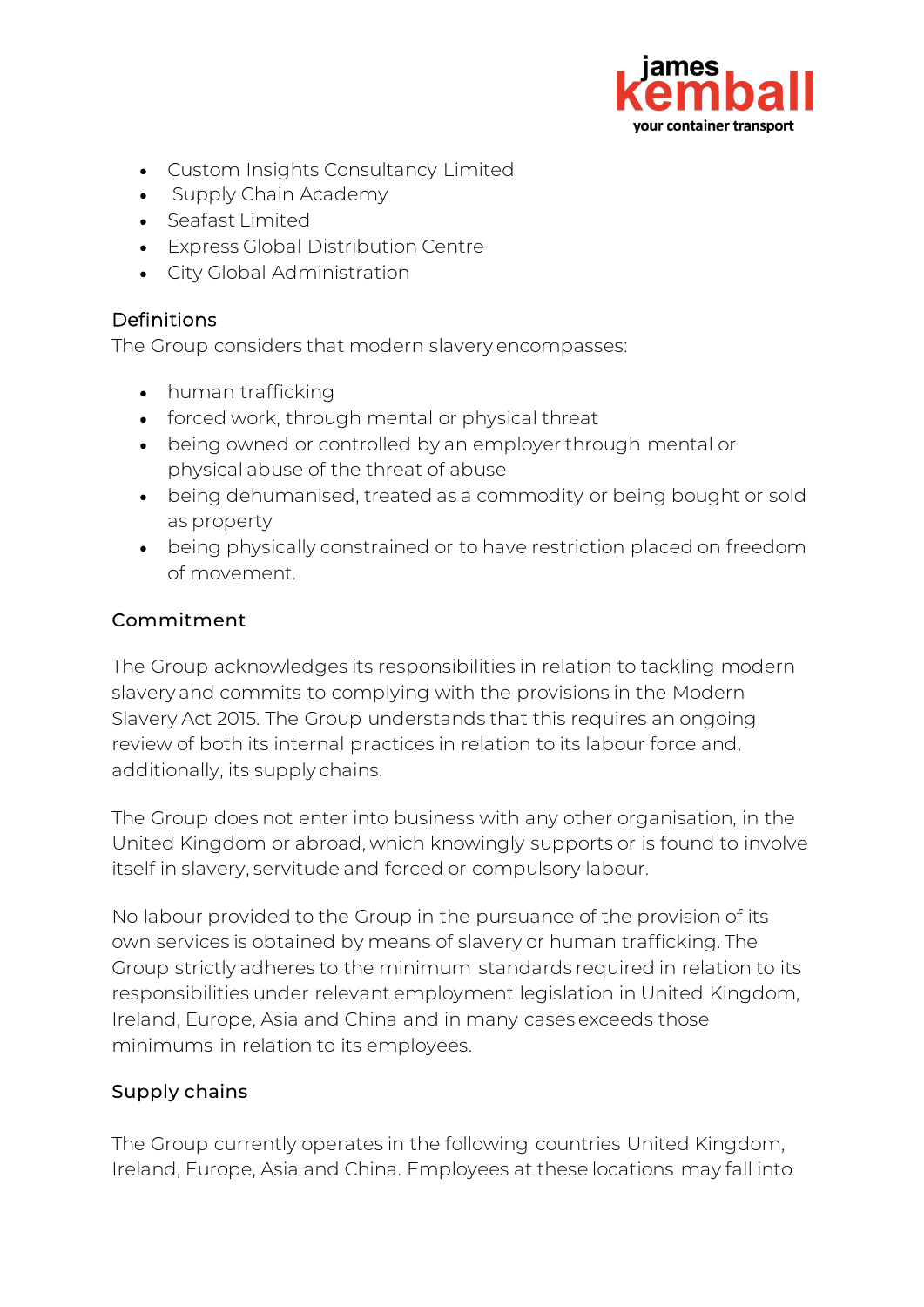

one or all of three main categories of employees: drivers, warehouse staff and office staff. The Group also uses temporary agency staff, as the need arises. As we operate in the UK and around the world, whilst we might handle products imported or exported by our customers, there is little to no scope for any of the Group's direct activities to be exposed to slavery or human trafficking.

Our supply chain includes organisations within the e-commerce and retail sectors, of which we provided, warehousing, value-added processing, stock management, picking, packing and despatch of products on behalf of customers to support their online trading activities (e-fulfilment) or on behalf of customers generally (non-e-fulfilment), as well as a variety of ancillary and traditional retail support services.

## Potential exposure

The Group considers its main exposure to the risk of slavery/human trafficking to be relatively limited. Nonetheless, it has taken steps to ensure that such practices do not take place in its business nor the business of any organisation that supplies goods and/or services to it.

The Group uses temporary agency staff, as the need arises. As we operate in the UK and around the world, whilst we might handle products imported or exported by our customers, there is little to no scope for any of the Group's direct activities to be exposed to slavery or human trafficking.

#### Impact of COVID-19

During the reporting period covered by this statement, the COVID-19 pandemic had taken hold. For several months, the UK was placed into lockdown to stem the spread of COVID-19. This created several challenges for the Organisation, as it did for others across the nation.

The Group welcomes the UK Government's decision, as confirmed in April 2020, to allow for a delay of up to 6 months in the publication of modern slavery statements without the risk of facing penalty.

Despite the permitted, delay, the Organisation remains in a position to publish its statement for the financial year 2020/2021 in line with the original publishing requirements.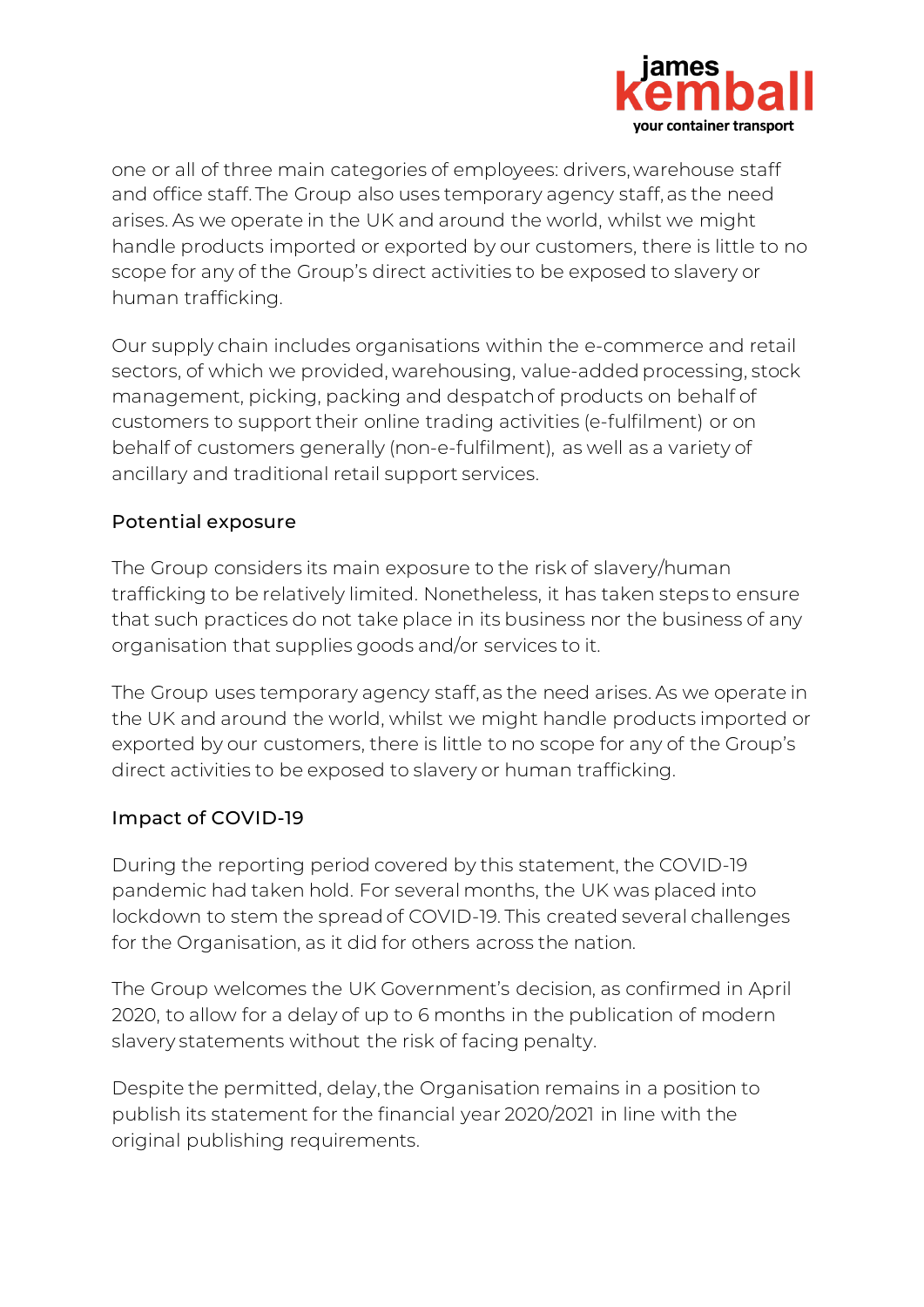

The Group concludes that the COVID-19 pandemic did not adjust the risk of modern slavery to a level above that which existed before the pandemic, which is as set out under 'POTENTIAL EXPOSURE' above.

During the pandemic, the Group's employees still had access to the grievance procedure to raise any concerns that they may have had.

In line with emergency legislation passed by the Government, employees have been paid Statutory Sick Pay during periods of self-isolation where it has not been possible to agree a temporary period of homeworking.

The Organisation's modern slavery risks were subject to the same monitoring procedures during the pandemic as at all other times.

## Steps

The Group carries out due diligence processes in relation to ensuring slavery and human trafficking does not take place in its organisation, including conducting a review of the controls of its suppliers.

The Group has not, to its knowledge, conducted any business with another organisation which has been found to have involved itself with modern slavery.

In accordance with section 54(4) of the Modern Slavery Act 2015, the Organisation has taken the following steps to ensure that modern slavery is not taking place:

## Responsibility

The Group and its associated companies are committed to ensuring that its suppliers adhere to the highest standards of ethics. Suppliers are required to demonstrate that they provide safe working conditions where necessary, treat workers with dignity and respect, and act ethically and within the law in their use of labour.

The organisation works with suppliers to ensure that they meet the standards of the code and improve their worker's working conditions. However, serious violations of the Groups supplier code of conduct will lead to the termination of the business relationship.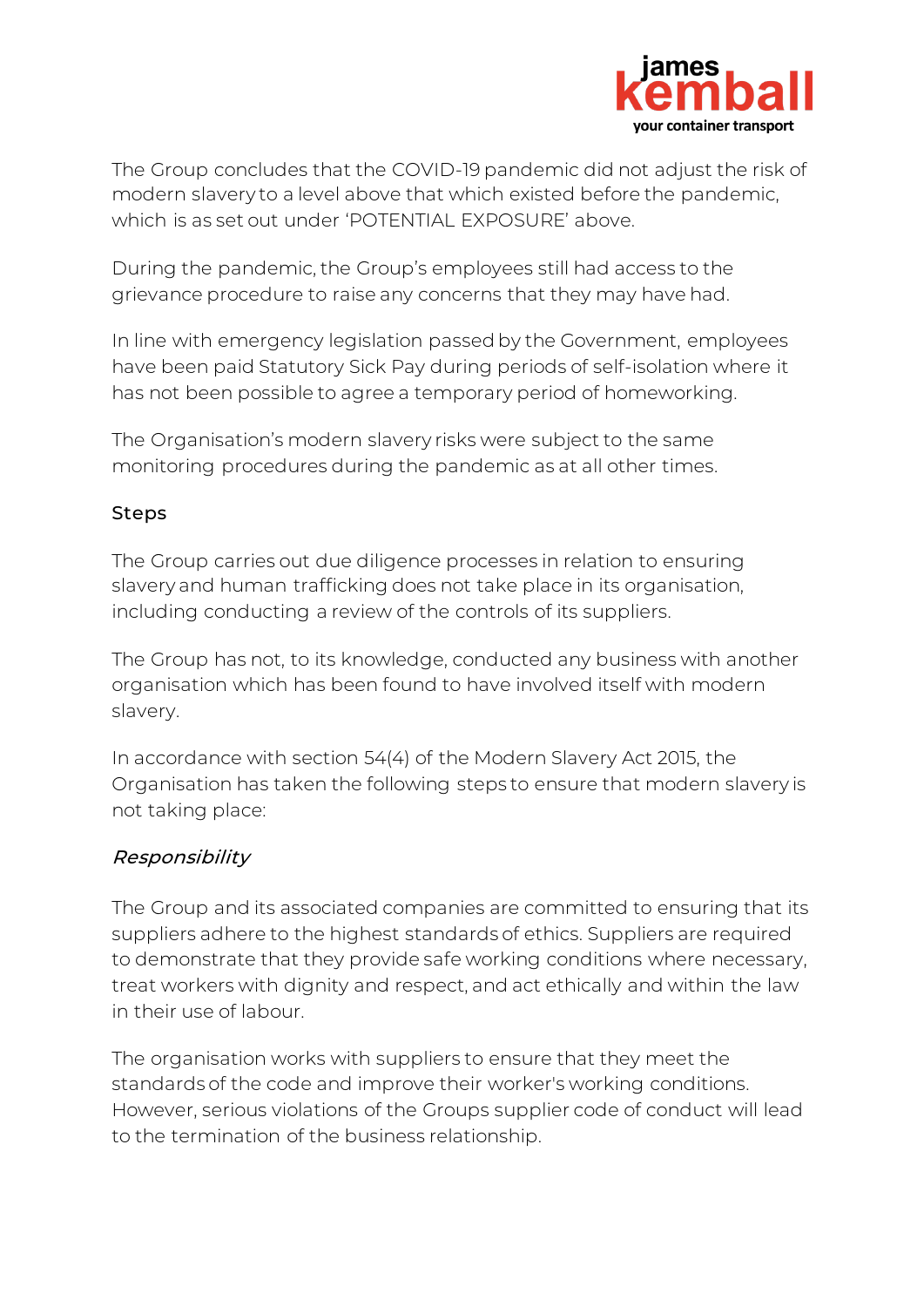

The Group ensures that all Overseas Partners (3rd party suppliers) who operate on behalf of the Group abide by the laws and relevant legislations. The group regularly reviews the agreements to ensure they remain compliant.

The Group undertakes due diligence when considering taking on new contracts and annually reviews its existing contracts. The Group has arrangements with 3rd party suppliers, who provide services, including recruitment and the supply of agency staff.

The Group has a preferred supplier list for recruitment agencies, which allows greater control over labour and agency staff. In this way, the Group ensures that any agencies used are fully compliant our policies and the current legislation.

Responsibility for the Groups anti-slavery initiatives is as follows:

- Policies: The Human Resources Department are responsible for putting in place and reviewing policies and the process by which they were developed.
- Risk assessments: The Group Operating Board members are responsible for human rights and modern slavery risk analysis.
- Investigations/due diligence: The Group Operating Board are responsible for investigations and due diligence in relation to known or suspected instances of slavery and human trafficking and explain their specific role.
- Training: The Group leads the way for staff development, with group members The Supply Chain Academy and CP Training being leading training providers, which, as well as serving the industry, are also used as a programmed in-house resource for the group.

## Training and Awareness

The Group recognises that knowledge is key, and all employees must complete the mandatory Modern Slavery training upon starting their employment and commit to preventing labour exploitation by completing their new starter induction. The new starter induction includes the following aspects;

- how to identify the signs of slavery and human trafficking;
- what initial steps should be taken if slavery or human trafficking is suspected;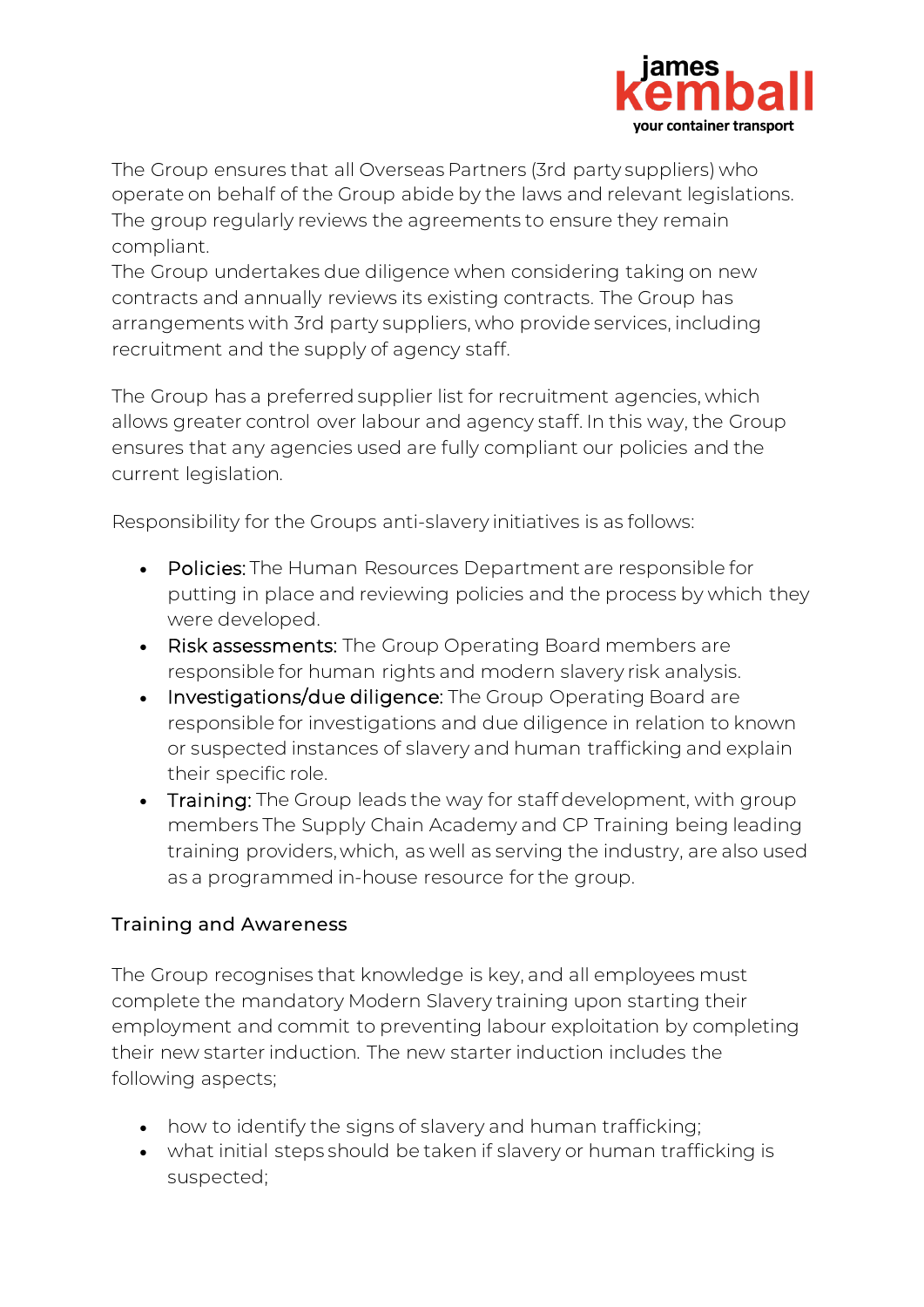

- how to escalate potential slavery or human trafficking issues to the relevant parties within the organisation;
- what messages, business incentives or guidance can be given to suppliers and other business partners and contractors to implement anti-slavery policies; and

The Group publishes all policies and procedures on the Group's internet page to ensure employees are aware of not just the Group's responsibility, but their responsibility to raise any suspicions or evidence of potential slavery or human trafficking issues to the relevant parties within the organisation.

To ensure that the Group's employees understand the basic principles of the Modern Slavery Act 2015 and ensure that the Group is 100% compliant, it will continue to ensure that it and its 3rd party suppliers are compliant, and that no Modern Slavery or Human Trafficking is taking place. The Group will raise awareness of modern slavery through regular reminders and by adding this statement to the Group's internet site.

## Key performance indicators

The Group reviews its key performance indicators (KPIs) to ensure that they are improving or to detect any issues that need to be addressed. As a result, the Group has taken steps to ensure that there are no breaches of Modern Slavery or Human Trafficking within the group, and its 3rd party suppliers. To date, there is no indication from employees, the public or Law enforcements agencies that Modern Slavery or Human Trafficking is present within the Group, its associated companies or suppliers.

## Policies

The Group operates the following policies that describe its approach to the identification of modern slavery risks and steps to be taken to prevent slavery and human trafficking in its operations, all of which are accessible to all staff via the intranet:

• Whistleblowing Policy - The Group encourages all its workers, customers and other business partners to report any concerns related to the direct activities, or the supply chains of, the organisation. This includes any circumstances that may give rise to an enhanced risk of slavery or human trafficking. The organisation's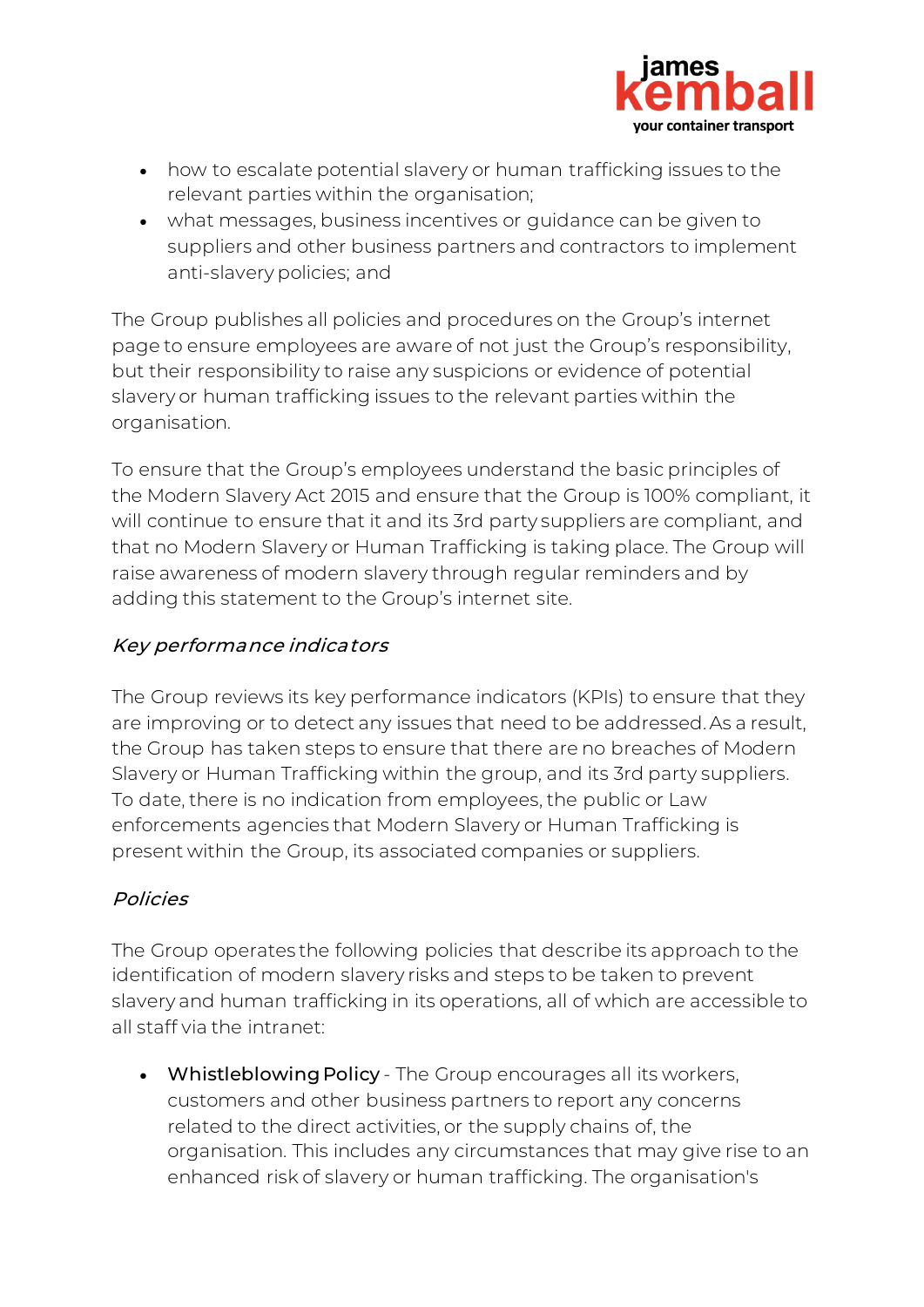

whistleblowing procedure is designed to make it easy for workers to make disclosures, without fear of retaliation.

- Anti-slavery and Human Trafficking Policy The Group is committed to ensuring there is transparency in our organisation and in our approach to tackling modern slavery throughout our supply chains, consistent with our disclosure obligations under the Modern Slavery Act 2015.
- Child Labour Policy The Group is committed to the principles of protecting children from child labour exploitation. The Group believes that their future development and that of the communities and countries in which they live is best served through education not child labour.
- Dignity at Work Policy The Group makes clear to employees the actions and behaviour expected of them when representing the organisation. The organisation strives to maintain the highest standards of employee conduct and ethical behaviour.
- Recruitment Policy The Group and its associated companies uses only specified, reputable employment agencies to source labour and always verifies the practices of any new agency it is using before accepting workers from that agency.

## Slavery Compliance Officer

The Groups has a Slavery Compliance Officer, to whom all concerns regarding modern slavery should be addressed, and who will then undertake relevant action with regard to the Organisation's obligations.

This statement is made in pursuance of Section 54(1) of the Modern Slavery Act 2015 and will be reviewed for each financial year.

## Board approval

This statement has been formally approved by the Board of Directors of the Uniserve Group and signed on their behalf.

 $\mathcal{A}$